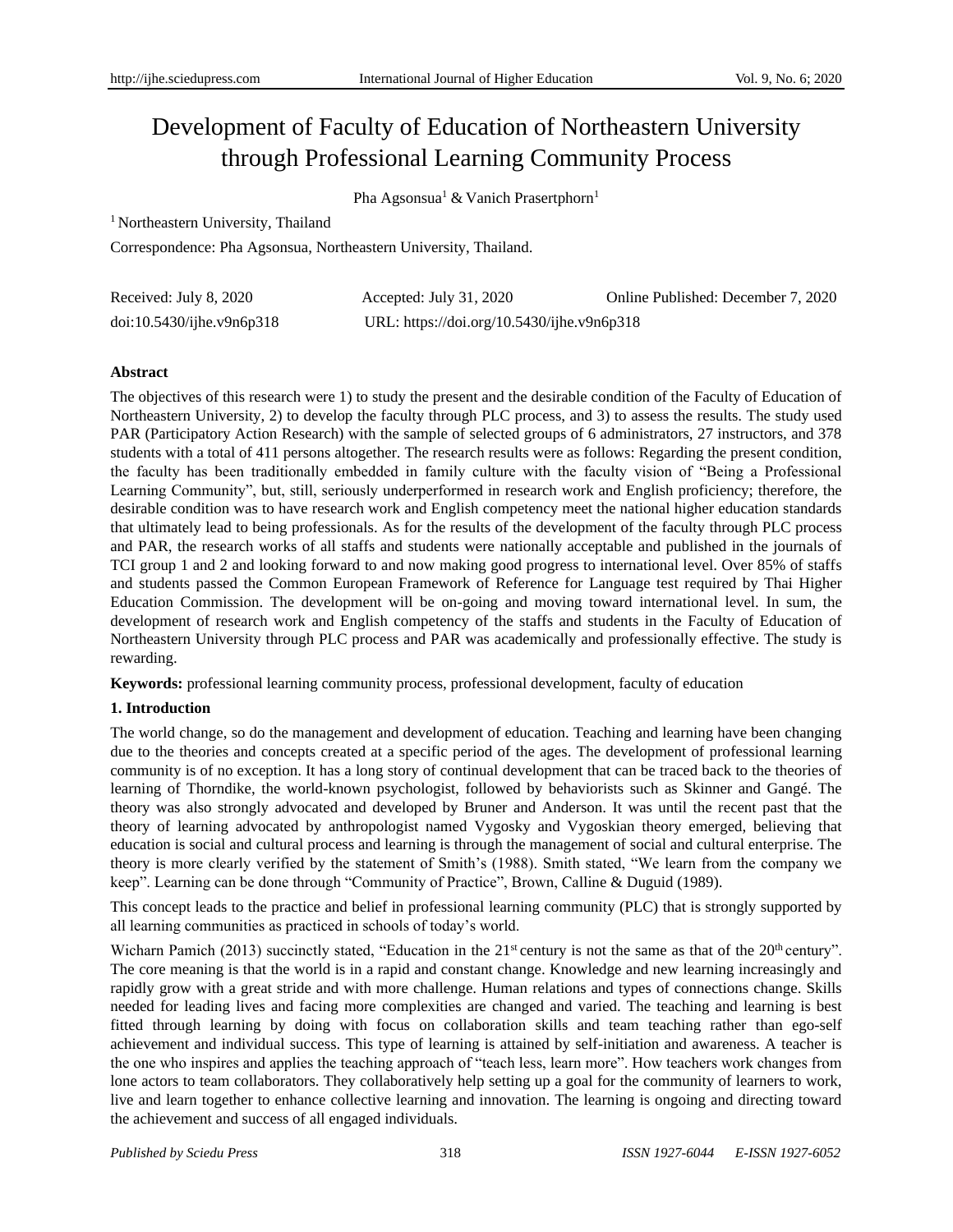The thoughts of Constructivist Group, along with great Thai King's wisdom, including TDRI (Thailand Development and Research Institute) research results indicate that learning is constructed through the process of mutual understanding of the data and information from actual experience — the experience that is embraced and compounded by positive and powerful environment within the context of collegiality and reality. The best suited statement as culled by Vygotsky (1978) is that "learning is effective and valuable when done through experiential activities in social context."

Burns, Menchaca and Disnok (2001) propose 6 key elements of Constructivism which are in confluence with great Thai King's wisdom. Such tenets are respect for individual needs and difference, igniting from the inside out, inspiration and awareness of learners themselves in real learning situation, collective learning through collegiality and collaboration, attraction and assimilation with great learners, feedback and reflection, and then synthesize and crystalize through dialogue, negotiation of the meaning and value for self-knowledge and learner's own concept.

The research results of Thailand Development and Research Institute (TDRI) clearly indicate that teachers development does not respond to the real problems and the real needs of schools. The training is done by external experts or trainers that rarely meet the real problems occurring in actual job performance. Moreover, it is not ongoing to which waste and less effectiveness cause. Closed and continuous process of monitoring and evaluation is then hardly done and thus cause more problems. School-based and job-embedded training and development have come into picture of educational management since then and accepted as relevant and real as the solution to this inherent educational problem. The thought behind this solution is the practice and process of professional learning community (PLC) grounded in the theory of constructivism.

Vescio et al (2007) did a study on PLC characteristic and its values through studying 10 American researches and 1 British research. They cogently concluded, "PLC is an effective process in developing teachers for optimal development of students as the end results." The professional learning community is highly recommended for all educational engagement and management then.

#### *1.1 Weakness Found in the Faculty of Education*

The results of the assessment of higher education commission showed that there are problems needed immediate and urgent solution and improvement.

#### Those problems are:

1. The development of research competency of staffs and students are, indeed, crucial. This means quality research, research paper writings as well as academic article writings that must be of fine quality and good enough for publication in journals of TCI group 1 and 2, or be acceptable to be published in well-recognized journals at national and international level such as the Scopus or others of the same quality.

2. The development of English competency for staffs and students are also very acute and badly needed to be improved. From the results of CEFR (Common European Framework of Reference for Language) test required by Higher Education Commission, in 2018 over 90% of the staffs and students failed.

Being aware of the need and the seriousness of the above-mentioned problems, the research team decided to face the need and solve the problems by using professional learning community process married with participatory action research (PAR). The rationale behind this undertaking is that PLC process and PAR embrace collaboration, shared values and vision, collective learning, collegiality, reflection and feedback, with ongoing and job–embedded process. All activities focus on students' learning which is considered the ultimate goal and end result. The follow-up with monitoring and assessment component of both PLC and PAR are all valuable, essential and appropriate.

Faculty of Education of Northeastern University was originally attached to the Graduate School of the university during the last decade and singled out to establish to be the Faculty of Education by itself in 2016. Fortunately, the faculty has long been in the family culture since the beginning of the program for over 10 years due to the collegial nature of the pioneering staffs. On the re-establishment of the faculty, the vision of the faculty was clearly stated, "Faculty of Education of Northeastern University is a Professional Learning Community Producing Ready-made Graduate for service." The research team found this opportune moment to really look into and study the PLC and its application for developing and solving problems of the faculty.

The faculty comprises 4 degree programs. Those are of undergraduate level such as elementary education, childhood education, and those of graduate level are teaching certificate, masters and doctorate degree in educational administration. The research team has faith and confidence in applying PLC process through Participatory Action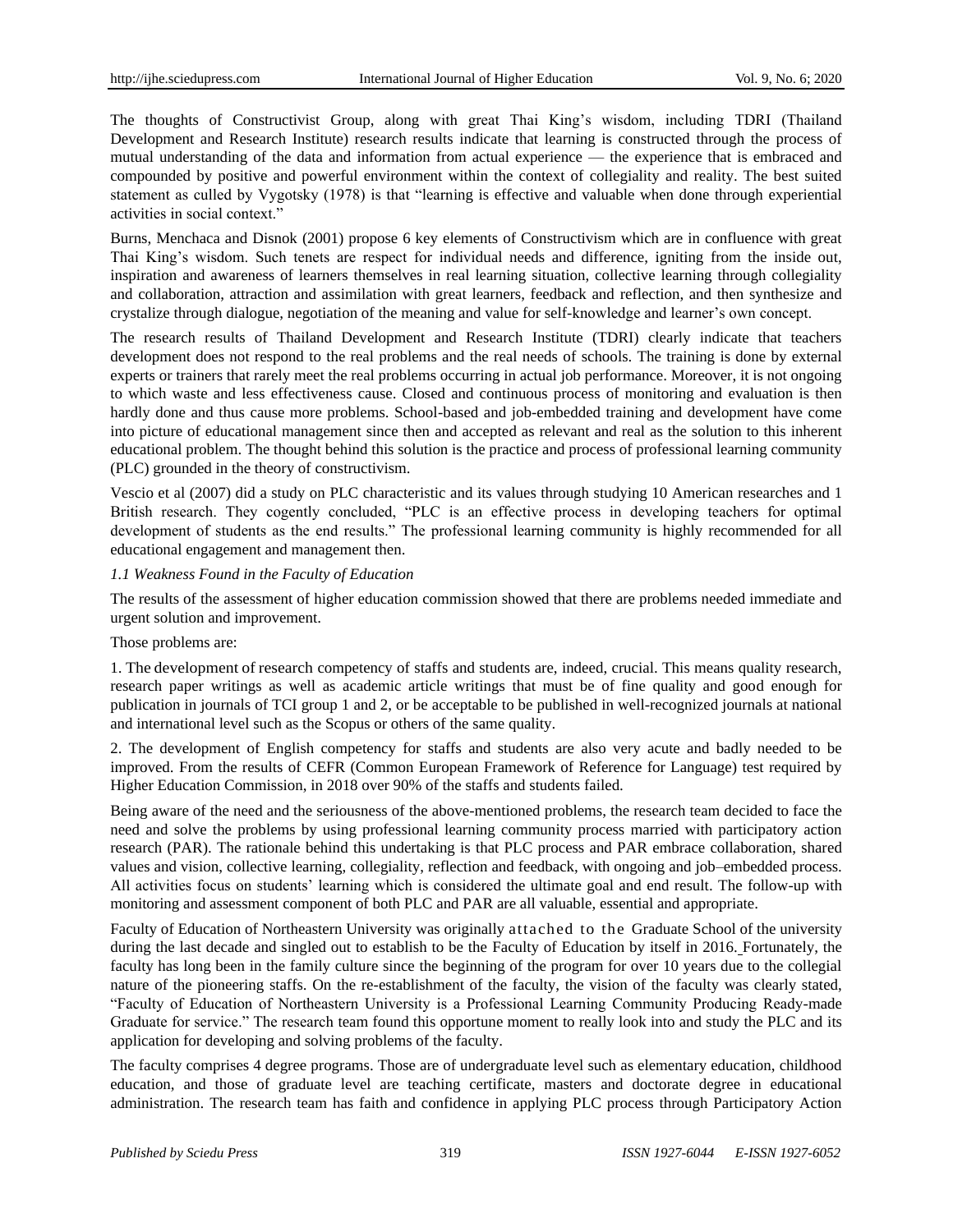Research (PAR) to help solving the problems now confronting the Faculty of Education. With strong belief, the team hopes for success undertake the research.

The researcher, as a chair of Doctor of Philosophy in Educational Administration Department with the dean and a senior fellow researcher in the faculty, has strong belief, and confidence in power of the professional learning community process that can help develop and solve the problems of the faculty. Concurrently, Thailand Ministry of Education is also fostering and guiding all education sectors to put PLC into practice. It's the time to have the PLC process to be built in the faculty development programs for solving the above-stated problems.

#### *1.2 Why Using PLC Process to Help Solving the Problems in the Faculty?*

1. The research team believes that applying PLC process can forge all power and energy of the staffs and students since the PLC is grounded in moral and professional authority, collegiality, shared leadership, shared values and vision and collaboration. The faculty has already been in the nature of family culture since its first establishment as stated earlier.

2. The team also has strong beliefs that both PAR and PLC process share several key common elements that are valuable and useful in addressing the problems now confronting the Faculty of Education. Those key common elements are job-embedded learning and real-life practice, collegial relationships, feedback and improvement, involving analysis, reflection and evaluation. Using this both/and process (PLC and PAR), should yield great results.

To support and confirm the team's belief and faith in the power of PLC and PAR in helping solve and reform educational issues, the research team looked for the authorities in the field and they affirmed "PAR has long been documented in its efficacy as a tool for professional development" (Elliott, 1996; McKernan, 1996; Stenhouse, 1983; Zuber-Skerritt, 1992). Along with the increased attention on professional mastery in the teaching profession, resulting from the implementation of the **No Child Left Behind Act of 2001**, evolved the understanding of PAR and its value in school improvement and staff development. From the statements of the above authorities it can be interpreted that educators view PAR as valuable and transformative and be of confidence in the impact of PAR on educational implementation. PAR become more proactive in addressing educational issues.

The professional learning community (PLC) model of Rick DuFour and others (Eaker, DuFour, & Burnette, 2002) shares characteristics with PAR groups. Both are discussed as one central idea with small permutations. Each of the two processes are self-organizing communities demonstrated to benefit participants by increasing professional capacity as well as creating organizational outcomes of merit (Altrichterz, 2005; Eaker et al., 2002; Wenger, 1998, 2004). All two models require a cultural shift to be implemented in school environments of collaboration, collegiality, shared vision, feedback and collective learning.

Writings from members of PLCs, and PAR groups point to a degree of shared identity that develops as the teams mature and their work is successful (Eaker et al., Zeicher, 2003).

It can be concluded that both PAR and PLC are "two in one", and be the one that can help solving educational problems and all challenges with guarantee effectiveness.

After having done a thorough study of professional learning community theory and practice, the team decided to apply participatory action research (PAR) to be married with PLC process which is considered appropriate, feasible and useful. Moreover, the team also believes that this practice and process not only help solving the immediate and urgent problems but will also help improving the culture and climate of the faculty, and of the university as a whole.

With belief, faith and confidence stated above, the research team posited the study and postulated the problem statement as follow:

The objectives of this study were 1) to study the current and the desirable condition of the faculty of education of Northeastern University, 2) to develop research competency and English ability of the faculty staffs and students through PLC process, and 3) to assess the results.

#### **2. Methods**

The methodology of this research is participatory action research (PAR) using 3 sample groups of the faculty population. Those groups are in administrative position, teaching staffs and students.

The population and sample groups comprised 6 administrators, 27 staffs and 378 students, with total number of 411, using purposive sampling. With regard to content, the research team looked into the theory and practice of professional learning community. Five key elements of PLC process are justified, proposed and applied. Those 5 elements of PLC process are: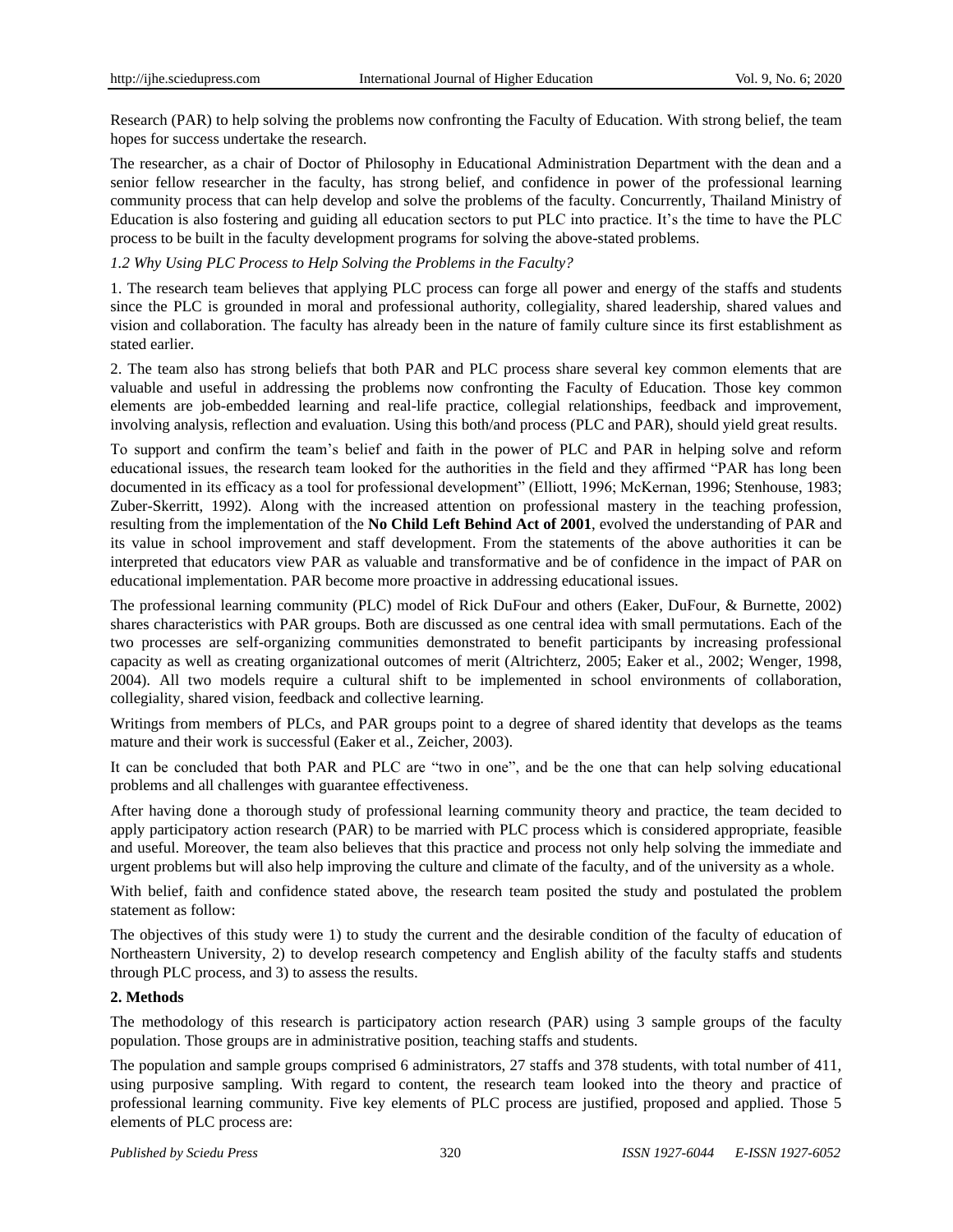- 1. Creating shared values, vision and norms
- 2. Fostering collegial learning and collaboration
- 3. Building teams for collective learning and professional development
- 4. Applying shared and supportive leadership
- 5. Providing reflection, dialogue and feedback

The research comprised 4 steps.

Step 1: Study the theory, principle, best practice, related research findings, related literature, texts, academic articles, dissertations and theses, online information, proceedings and seminal work. After searching and sorting the information and data needed, the team discussed and formulated the conceptual framework of the research. The conceptual framework is shown below.



Figure 1. Research Conceptual Framework

Step 2: Awareness building. This step was to have all participants, especially the key ones, get the idea, understand and realize the importance and the usefulness of PLC and PAR process. To ensure profound understanding, awareness and engagement, the research team collaboratively organized meetings, conferences, study visits and learning from best practices.

Step 3: Two workshops were organized by the team and another two were done by the key members of the faculty. Each workshop took 50 participants. Two study groups of research and English were initiated mobilized and organized.

The meetings, workshops and discussions were recorded and documented. The major undertakings of this step were planning, plan implementation, follow-up and evaluation. The evaluation was done to ensure enough understanding and awareness of the power and benefits of PLC process and PAR approach. There were also dialogue, feedback and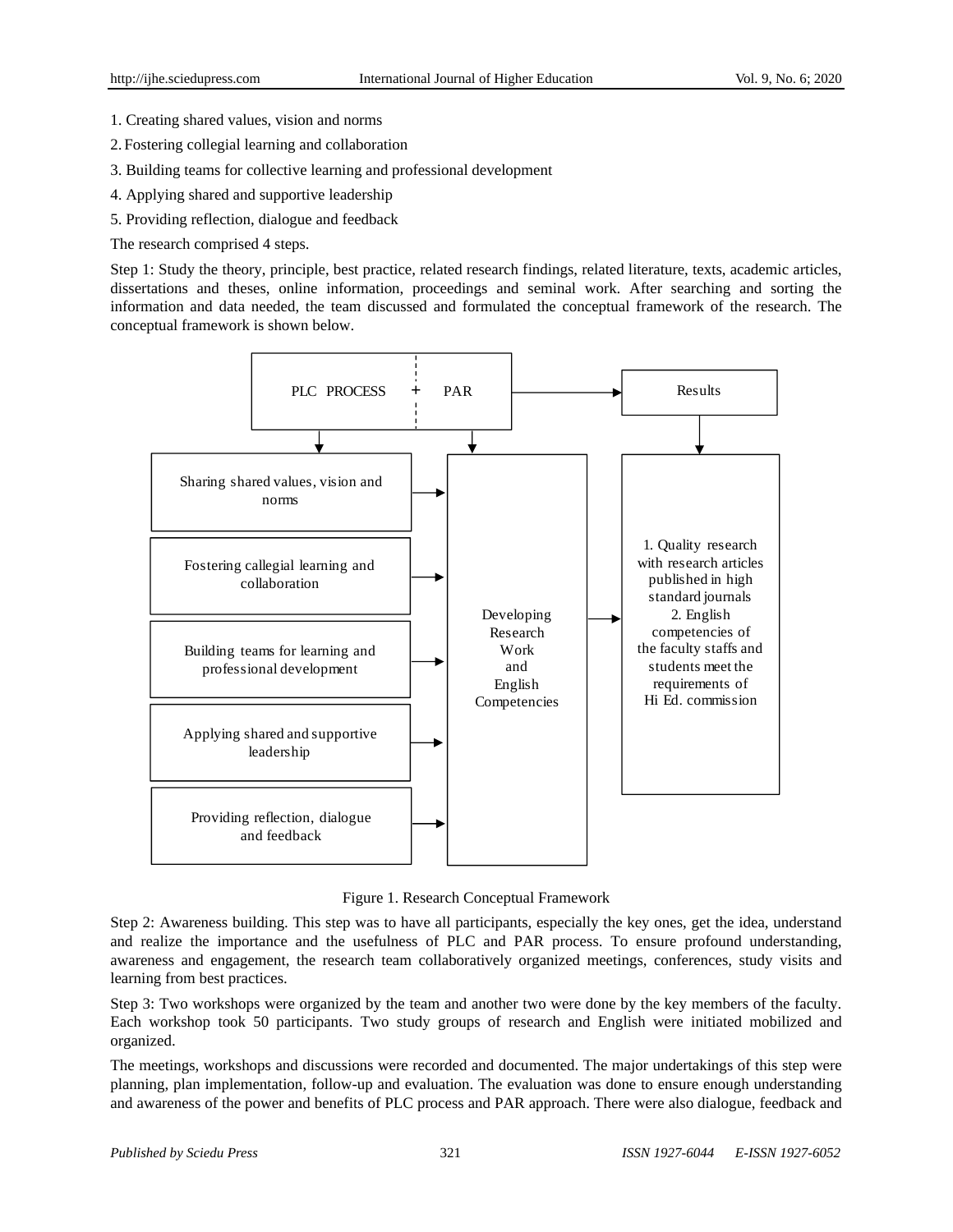reflection among research team members, key staffs and students studying the problems and how to address them. The end result was also the concern, real focus and realization of all related parties.

Some key activities undertaken all through the study were:

1. Using all kinds of meetings whether regular, monthly, weekly, formal or informal, to help members learn, lead and share or even to test patience, tolerance and courage, feedback taking and giving, and resilience.

2. Peer coaching and working in small groups through doing researches in teams, helping each other in studying and practice doing and presenting research papers in groups or in classes.

3. Using English in various occasions as much as possible in class, in office, in play and all gatherings, all conversations geared to English improvement and research betterment.

4. Attending professional meetings, conferences and workshops that request participants to present research papers in English in particular.

5. Critical Friends Groups, Learning Circles, Study Groups, Book Studies are being initiated and now in ongoing practice. Self-directed learning is also encouraged and required.

6. Taking courses of research in education and intensive English for graduate studies, English for educators.

7. Journaling, reflection, evaluation, feedback are organized and encouraged, use evaluation and assessment as key drivers of learning and improving both research competency and English proficiency.

8. Close connection with Khon Kaen University and other higher education institutions, and other related agencies noted for research and English teaching, sharing expertise and experience.

9. Learning from observing oral exams of doctoral candidates or of the masters or any focus group discussions of students' dissertation or thesis.

10. Actual practice of writing research abstract and quality research papers under close supervision of experts or specialists in the field. Presenting papers in conferences, seminars and or requesting for publication of highly recognized journals nationally and internationally. Now focusing on writing in English to be published in international journals.

Step 4: Focus Groups Discussion. There was a focus group discussion of 10 experts to help refine, improve and approve the study, the comments and suggestions were recorded also taken into deliberate consideration and put into actual practice. The appropriateness, feasibility and utility of the study were all positively affirmed with encouragement, hope and promise.

### **3. Results**

With regard to the current and the desirable condition of the faculty development, the faculty still has acute problems with research quality and English competency of staffs and students. The problems need urgent solutions since both the quality of research and the competency in English of the staffs and students are far below standards required by Thai Higher Education Commission. Because of these critical problems the desirable condition must be developed and be undertaken urgently. The desirable condition is rated at the highest level of need. The quality of research must meet the national standard and be of internationally acceptable to be published in highly recognized journals worldwide if the faculty is to survive.

After 2 years of this study, it is evident that the results of applying PAR & PLC process to help develop research quality and English competency are successful and fulfilled. The research articles of the faculty staffs and students, those of Ph.D. students in particular, have been all accepted and published in journals with TCI group 1 and group 2 since 2018. Those of the masters and the teaching certificate levels are also accepted and published in journals with TCI of group 2 and some of group 1.

As for the improvement of English competency, all of the staffs and the students in the faculty passed the CEFR (Common European Framework of Reference for Languages) test and met their degree requirements for graduation which also met the standards required by Thai Higher Education Communities. The main causes of the success are family culture, collegiality and collaboration, distributed leadership, shared values and vision and supportive structure and context. The faculty dean and all high administrative leaders are also key factors of success. They are all quite supportive. The research team and key staffs are very important catalysts. Their great mind and high spirit with shared vision and values, leading by examples, inspiration and determination are all great causes of the achievement.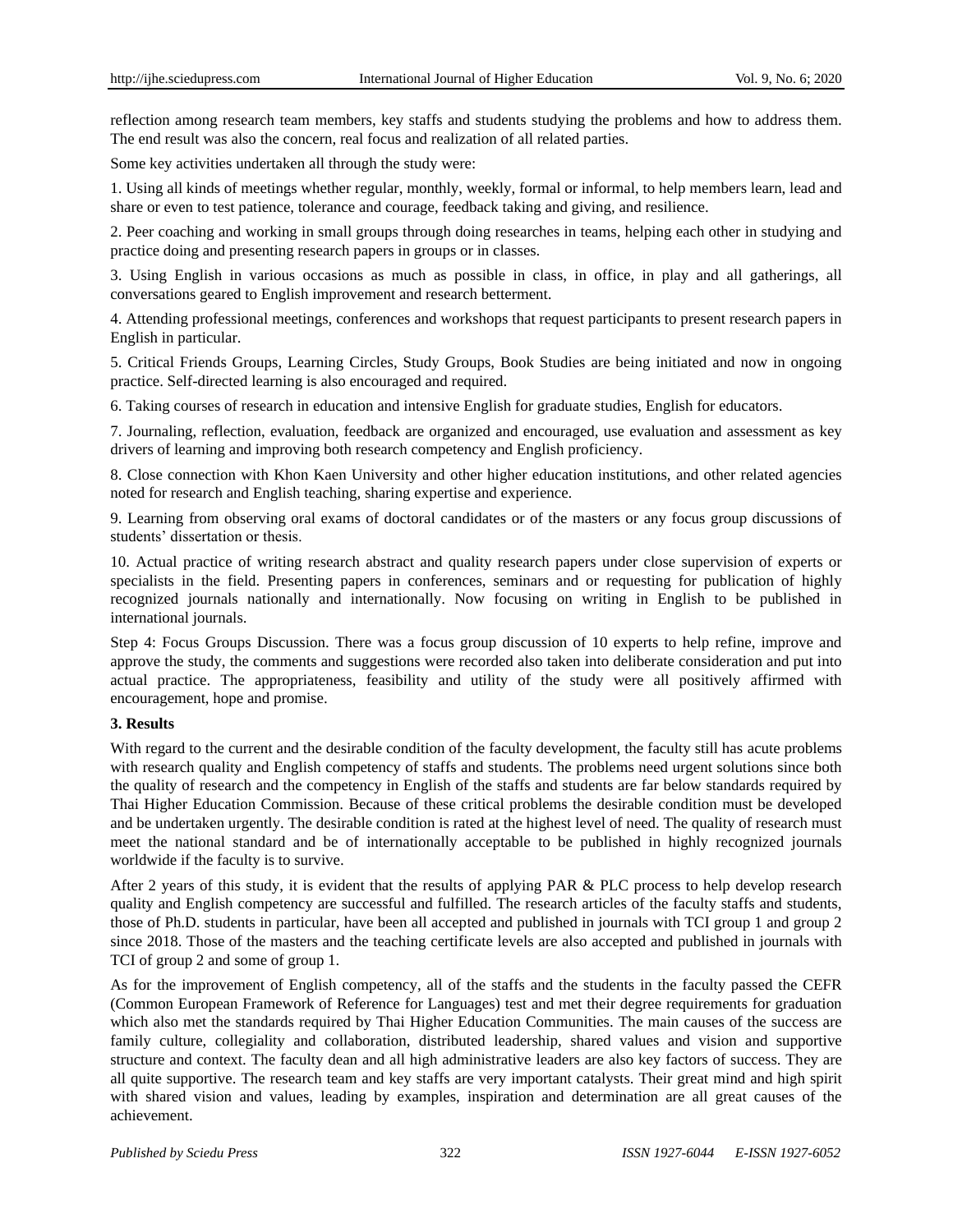#### **4. Discussion**

The lessons learned from this research study are immense and valuable. The most valuable and the most essential elements in all learning community development are trust, respect, growth mindset, risk-taking, commitment, courage and resilience and some other values. Take trust for an example, trust is a glue and cement to hold things and human beings together. We must have trust in ourselves, trust in others and also trust in the process. Mutual trust and relational trust are among the most valuable ingredients for successful and effective learning and living together. For those who are imbued with growth mindset are great learners in professional learning community. It takes open-mindedness and courage to accept failure and threatening feedback. We learn how to be resilient, to be easy with risks and mistakes. We dare to learn from mistakes and to feel strong in the face of inadequacy. We grow and be able to live in a "No Blame, No Shame" culture.

Among the very valuable wisdom we learn and earn is "Hedgehog Concept" asserted by Collins (2005). He identifies hedgehogs as those who keep looking at the goal and don't get distracted, whereas those he calls "foxes" keep jumping around from one thing to another. Hedgehogs keep focused on making decision with their most important values and vision in focus. Keep the eyes, ears, head and heart focused on learning for solving problems and for betterment through PAR and PLC process is not for the heart of faint. It takes courage, commitment and the heart for any fate.

One of the most important essence as key instrument that impacts the faculty most is an ongoing conversation on the study and the subject in focus. In our daily conversation, learning is our main point, especially learning English along with developing research competency is our faculty business, our faculty product and our faculty (community) process. We encourage and engage in deep and active listening, setting aside judgment, practical and valuable questions, staying open, with clarity of goal in mind as suggested and insisted by Hord (2008)

In addition to conversation, we apply dialogue, reflective dialogue in particular. As stated earlier, our faculty holds on to the family culture as stated in our faculty vision - "Our faculty is a professional learning community". Dialogue is our norm and our nature and it is of great value for our faculty gatherings and learning from groups.

The five key ingredients forged in the PLC process proposed in this study are useful and powerful forces for developing the faculty of education or even any type of communities. One of the most potential and the most essential ingredient, found in this study, is shared and supportive leadership. It is supported by the statement of Leithword, et al (2004), "Next to teacher quality, leadership and school culture have the most effect relative to student learning". A leader must be a head learner who also develop other leaders. Another perceptive comes from Spillane (2006) stating, "Leadership in school requires a network of formal and informal leaders working together for common goals. The interactions between formal and informal leaders are indicative of collaboration and a focus on learning". Leadership as partnership as asserted by Maxkey (2000) in *Leadership and Spirit* is evident and realized in our community. The concept is immensely impressive and really useful. We are all of equal worth and importance. It breeds collaboration and collegial support. Sharing wealth, sharing wisdom and repertoire are the faculty norms. We learn and live together with respect, trust and confidence in each other. We are of one family in the same boat on our journey to our destination which English and research competency are our ideal results are intended. We are leaders among leaders.

#### **5. Conclusion**

Our research concludes that PAR is a powerful tool in addressing educational difficulties and challenges. As a research methodology, it holds the capability to take complete situations which need an ongoing process and be of continuing in cyclical nature. Action in concert or participation or collaboration in nature that is also the heart and soul of PLC. We find PAR married with PLC very valuable, powerful in helping develop and improve our faculty. The next task that we feel of great courage and pledge to extend and expand our study is to finish our professional development to make all our faculty members the real professionals and succeed beyond the call of the required standard. The job is not easy but it is inspiring and most of all, rewarding. The job is just beginning and hopefully we all will altogether take the long and winding road ahead of us with the hedgehog concept and great growth mindset in learning--learning for us all, for our beloved friends (our students).

#### **References**

Altrichter, H. (2005) et al. The Role of the Professional Community in Action Research. *Educational Action Research, 13*(1), 11-26.<https://doi.org/10.1080/09650790500200274>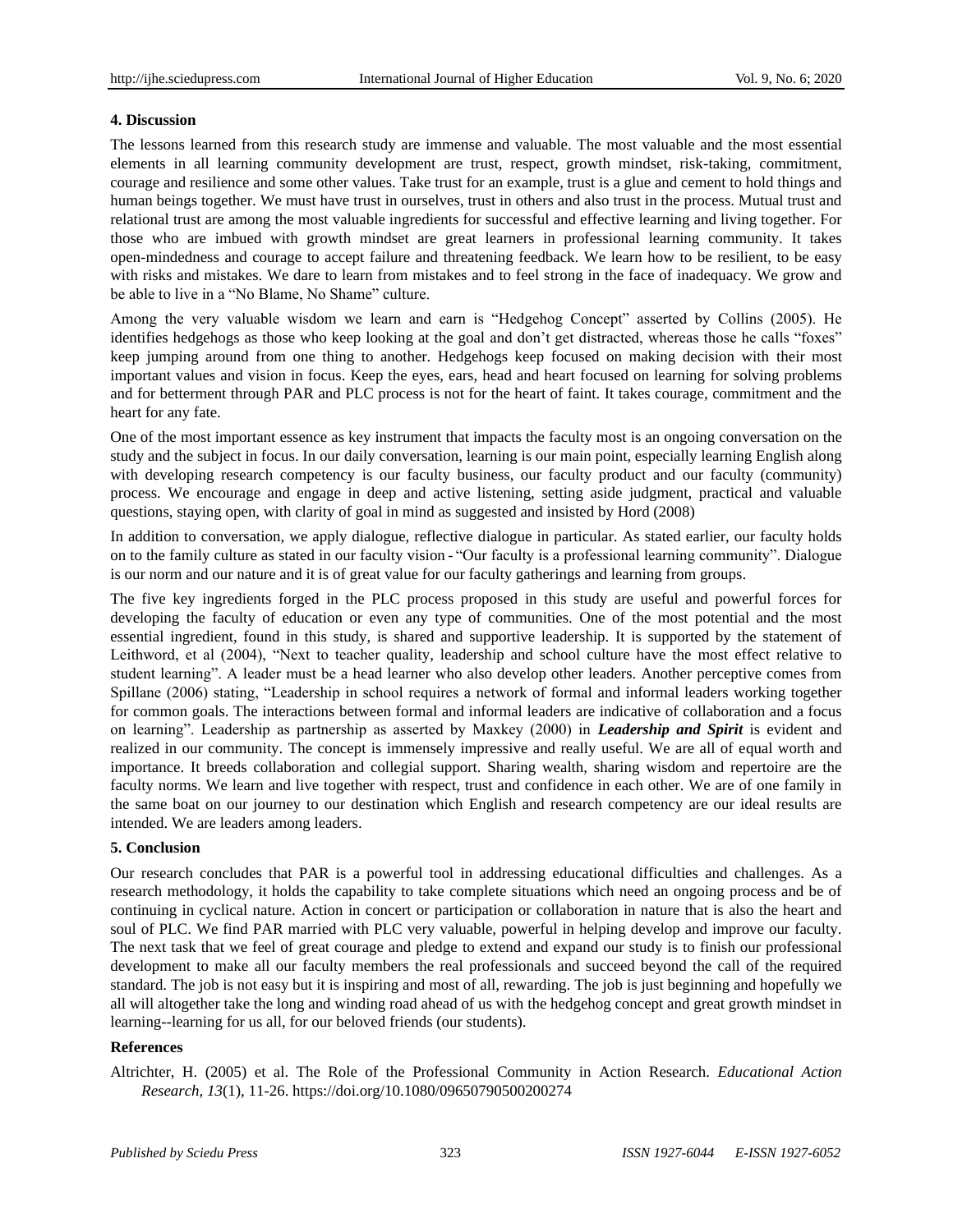- Burns, M., Menchaca, M., & Dimock. V. (2001). *Applying technology to restructuring and learning*. Paper presented at 2002 Computer Supported Collaborative Learning (CSCL) Conference, Pedagogy track: Teacher and CSCL., Boulder, Colo[. https://doi.org/10.3115/1658616.1658656](https://doi.org/10.3115/1658616.1658656)
- Cochran-Smith, M., & Lytle, S. L. (1999). Relationship of knowledge and practice: Teacher learning in communities. In A Iran-Nejar, & P. D. Pearson (Eds.), Review of research in education (pp. 249-305). Washington, DC: AERA[. https://doi.org/10.3102/0091732X024001249](https://doi.org/10.3102/0091732X024001249)
- Collins, J. (2005). Good to Great and the Social Sector: A monograph to accompany Good to Great. Boulder, CO: Author.
- DuFour, R. (2004). *What is a Professional Learning Community*. Educational Leadership. 63(8), 6-11.
- Eaker, R., DuFour, R., & Burnette, R. (2002). Getting Started: Reculturing Schools to Become Professional Learning Communities. Bloomington, IN: National Education Service.
- Elliolt, J. (1991). Action Research for Educational Change Milton Keynes, UK: Open University Press.
- Farson, R., & Keyes, R. (2002). *Whoever Makes the Most Mistakes Wins.* New York: Free press.
- Fullan, M. (2001). Learning in a *Culture of Change.* San Francisco: Jossey-Bass.
- Hord, Shirley M. Sommers, (2008) William A, *Leading Professional Learning Communities*. California: Corwin Press.
- Lambert, L. (1998). *Building Leadership Capacity in Schools*. Alexandria, VA: ASCD.
- Leethwood, K., et al (2004). How Leadership Influences Student Learning. Minneapolis: University of Minnesota, Center for Applied Research and Educational Improvement; Toronto, Ontario Institute for Studies in Education.
- McKurnan, J. (1996). Curriculum Action Research: A Handbook of methods and Resource for the Reflective Practitioner (2<sup>nd</sup>.ed.). London: Kogan Page.
- Panich, Wicharn (2011). Construction of Learning for 21<sup>st</sup> Century, First Publication. Bangkok: Tathata Publication.
- Pongboriboon, Yarjai (2007). Qualitative Research. Khon Kaen: Research and Development Division, Northeastern University.
- Sergiovanni, T.J. (1994). *Building Community in Schools*, San Francisco, CA: Jossey Bass.
- Smith. F. (1988) *Joining the Literacy Club*, Portsmouth NM: Heinemann.
- Sod-iem, Pimorn (2012). Development of Linear Relationship Model of Factors Affecting Professional Learning Communities in Secondary Schools, Full Report. Loey: Faculty of Education, Rajabhat Loey University.
- Somprach, Kanokorn (2015). Leadership and Learning Leadership for School Principal. Khon Kaen: Faculty of Education, Khon Kaen University.
- Spillane, J. (2006). Distributed Leadership. Sanfrancisco: Jossey Base
- Srisaad, Boonchom (2003). Basic Research, 7<sup>th</sup> ed. Bangkok: Suriyasarn.
- Strahan, D. (2003). Promoting a collaborative professional culture in three elementary schools that have beaten the odds. *The Elementary School Journal, 104*(2), 127-146[. https://doi.org/10.1086/499746](https://doi.org/10.1086/499746)
- Targkitvanich, Somkid (2013). Implement All Aspects of Educational Reform. Bangkok First published in The Nation Website. 21-3-2013. under TDRI: Thailand Development Research Institute.
- Tunmuntong, Sunthorn (2012). Alternative Schools And Innovative Learning in Thailand. Bangkok: Creative Commons. 20-8-2012. under TDRI: Thailand Development Research Institute.
- Vicki Vescio, Dorenc Rose, Alyson Adams, (2007), A Review of Research on the Impact of Professional Learning Community on Teaching Practice and Student Teaching, Science Direct, *Teaching and Teacher Education, 24*(2008), 80-91.<https://doi.org/10.1016/j.tate.2007.01.004>
- Vygotsky, L. S. (1978). *Mind in Society*: *The Development of Higher Psychological Process*. Cambridge: MA: Harvard University Press.
- Wenger, E. (1998). Communities of Practice. Cambridge, UK: Cambridge University Press. <https://doi.org/10.1017/CBO9780511803932>
- Wongwanich, Suwimol (2007). Needs Assessment Research. Bangkok: Chulalongkorn University Press.